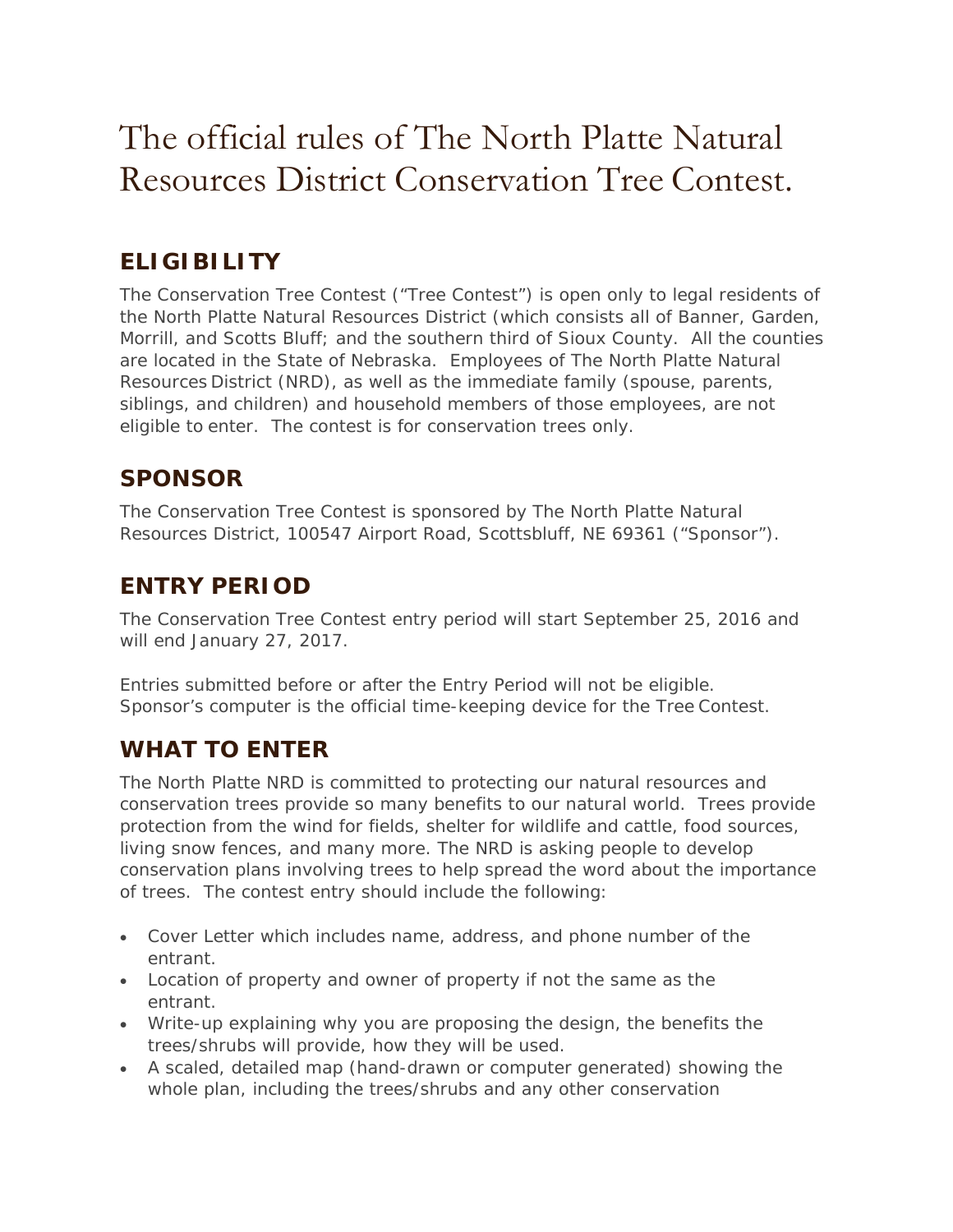measure you are incorporating into the plan.

The North Platte NRD and designated judges shall determine entry eligibility in its sole and absolute discretion.

## **HOW TO ENTER**

Entry packets can be sent to the North Platte Natural Resources District, P.O. Box 280, Scottsbluff, NE 69363 or they can be emailed to dwolf@npnrd.org. If you are emailing your entry, please type Conservation Tree Contest in the subject line.

#### **JUDGING**

Entries will be judged based on originality, functionality, composition, environmental/conservation benefits.

All judging decisions are final.

The NRD will notify the winner via the contact information provided at the time of entry.



**POTENTIAL WINNER REQUIREMENTS**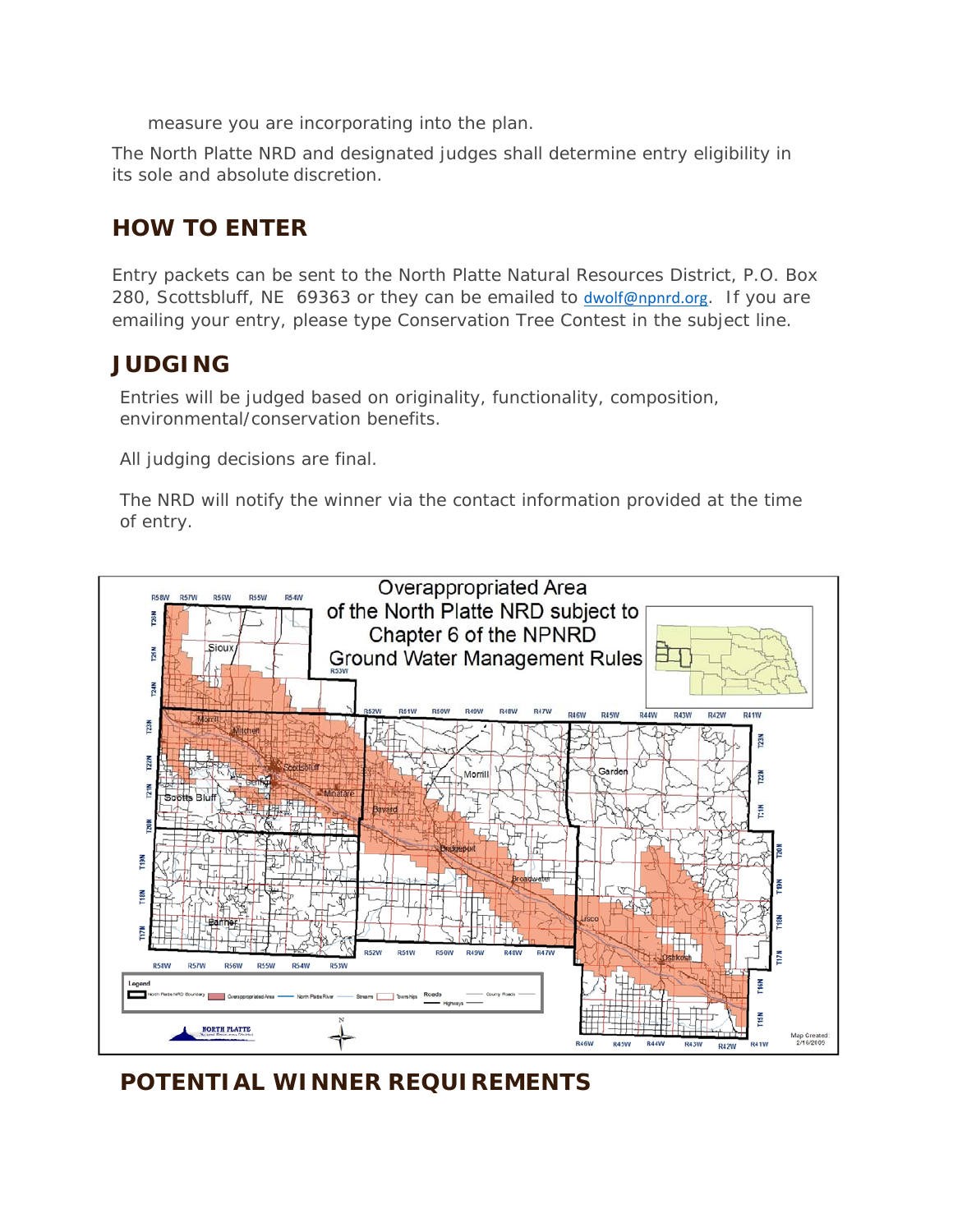Planting location must be within the boundaries of the North Platte NRD. A map of the District has been provided below. If you have any questions, please call 308-632-2749.

## **GENERAL CONDITIONS**

In the event that the operation, security, or administration of the Conservation Tree Contest is impaired in any way, Sponsor may, in its sole discretion, either: (a) suspend the Conservation Tree Contest to address the impairment and then resume the Conservation Tree Contest; or (b) award the prize(s) from among the eligible entries received up to the time of the impairment. Sponsor reserves the right, in its sole discretion, to disqualify and seek damages from any individual who tampers with the operation of the Tree Contest, violates these Official Rules, or acts in a disruptive or unsportsmanlike manner. Sponsor's failure to enforce any term of these Official Rules shall not constitute a waiver of that provision. Proof of sending any communication to Sponsor by mail shall not be deemed proof of receipt of that communication by Sponsor. In the event of a dispute as to the owner of an online entry, the authorized account holder of the e-mail address used to enter will be deemed to be the owner. The Conservation Tree Contest is subject to federal, state, and local laws and regulations and is void where prohibited.

## **RELEASE AND LIMITATIONS OF LIABILITY**

By entering, you agree to release and hold harmless Sponsor and KNEB, and their respective parent, subsidiaries, affiliates, and each of their respective officers, directors, employees, and agents (the "Released Parties") from and against any claim or cause of action arising out of participation in the Conservation Tree Contest or receipt or use of any prize, including, but not limited to: (a) unauthorized human intervention in the Conservation Tree Contest; (b) technical errors; (c) printing errors; (d) late or undelivered mail; (e) errors in the administration of the Conservation Tree Contest; or (f) injury or damage to persons or property. You waive the right to claim any attorney's fees and any damages whatsoever, including, but not limited to, punitive, consequential, direct, or indirect damages.

# **PRIZES**

Prizes will be determined by the North Platte NRD staff on a yearly basis. The prizes for the 2016-2017 contest will be:

- $\blacksquare$  1<sup>st</sup>-500 trees and shrubs, and the NPNRD will help planting them
- $\blacksquare$  2<sup>nd</sup>-100 trees and shrubs
- $\blacksquare$  3<sup>rd</sup>- 50 trees and shrubs

## **PRIVACY AND PUBLICITY**